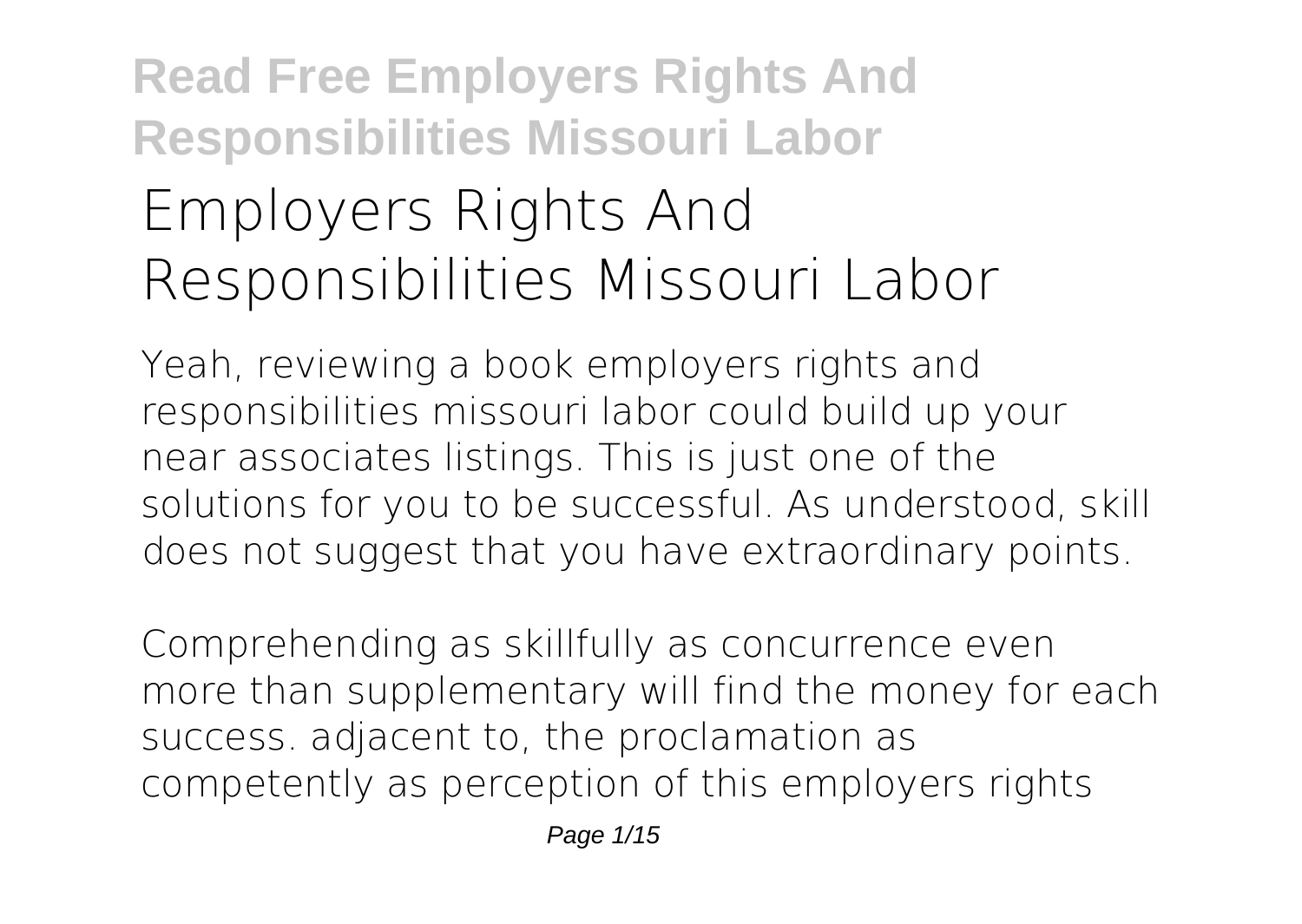and responsibilities missouri labor can be taken as skillfully as picked to act.

**HR Basics: Employee Rights** New Bill Makes It Harder To Prove Workplace Discrimination In Missouri **Missouri Driver Guide (Audio Version) - Chapter 1** Employment Rights and Responsibilities Employee Rights and Responsibilities Winning A Custody Battle 3 Mistakes That Stop You From Winning A Custody Battle Missouri Employment Law Attorneys | Riggan Law Firm Employee and Employer Rights *Missouri Real Estate Preparation for the Real Estate Exam Know Your Rights: Employment Statewide Webinar - Know Your Rights: Trans Employment in Missouri* Page 2/15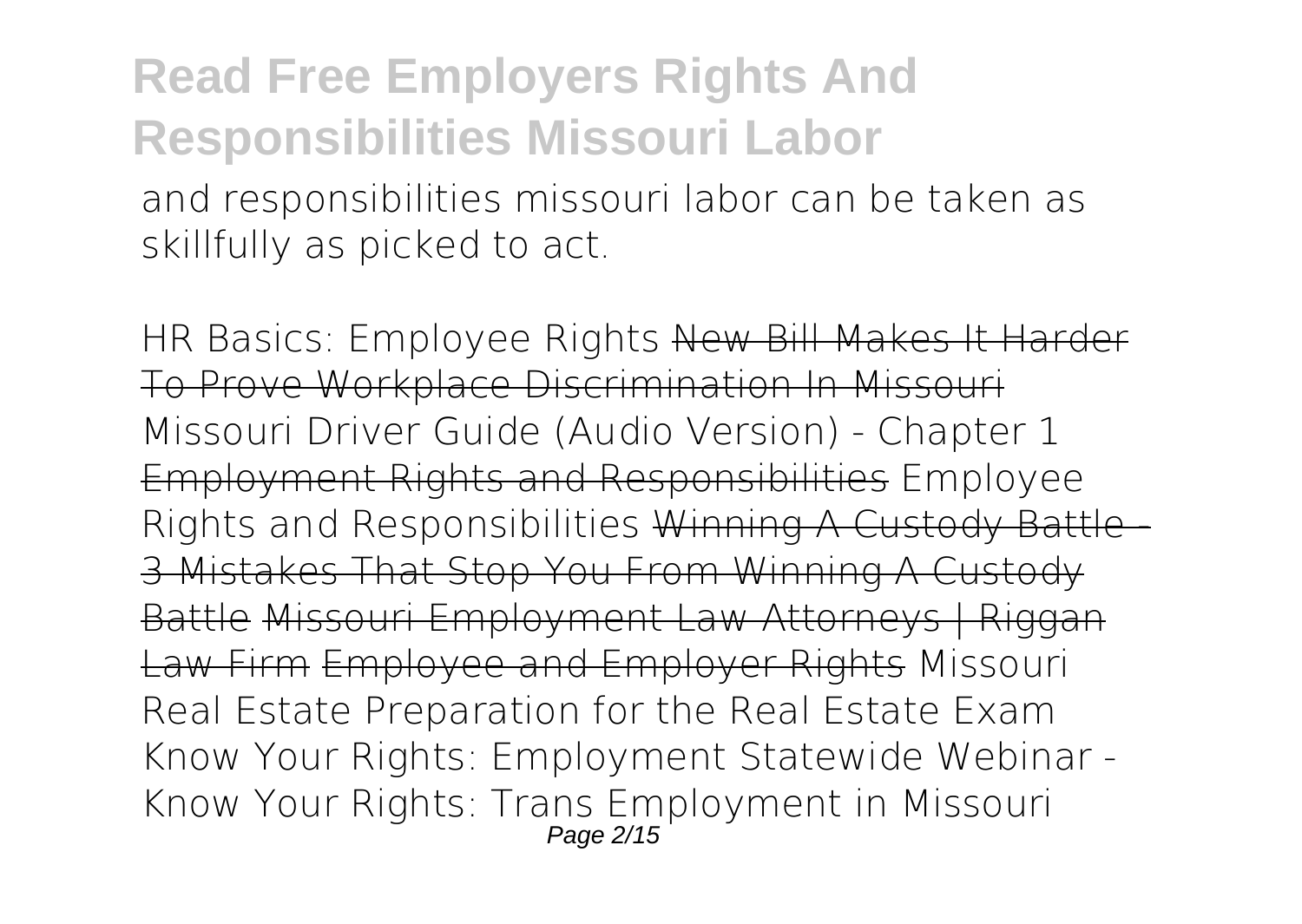Rights and Obligations Of Employers \u0026 Employees Operation Desert Storm (Air Strike) The SECRET to PASS your DMV Written Test *Latest DMV Whole Driving Test in MO (Saint Louis STL)2018.10-Dash Cam HD NO FRAUD - Emancipation from the Chains of Custody*

2020 DMV Test Questions Actual Test and Correct Answers Part I 100%

Permit Test TipsMissouri Driver Guide (Audio Version) - Chapter 3

Employment Guide: Want to Know More on Labor Standards?*Rights and Responsibilities of a Citizen* Spirits That Hinder The Church1Environmental Justice \u0026 Indigenous Rights | Andrew Curley: What Is A Page 3/15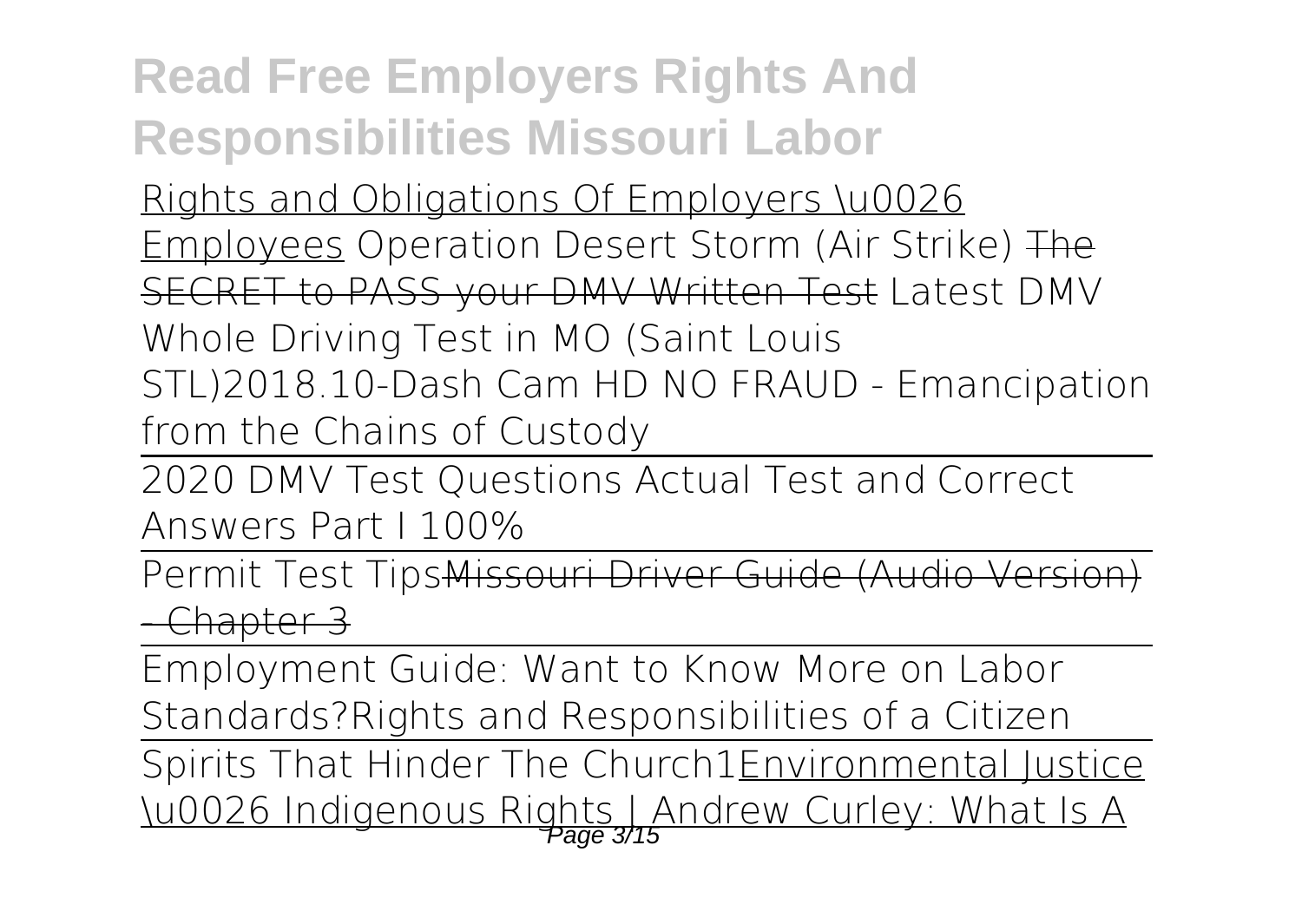RESOURCE CURSE? America's Great Divide, Part 1 (full film) | FRONTLINE Police pull over Florida state attorney

Introduction to Pre Employment Training Services *Rights and Responsibilities* Ronald Reagan's one-liners The Gulf Conflict Part 1 - Defensive Operations **Employers Rights And Responsibilities Missouri** the Missouri Employment Security Laws set out in Chapter 288 of the Missouri Revised Statutes. Employer – Any employing unit that has had sufficient employment or paid sufficient wages to become liable to cover workers for unemployment insurance benefits and pay unemployment taxes. Employing Unit –- Any individual, organization, Page 4/15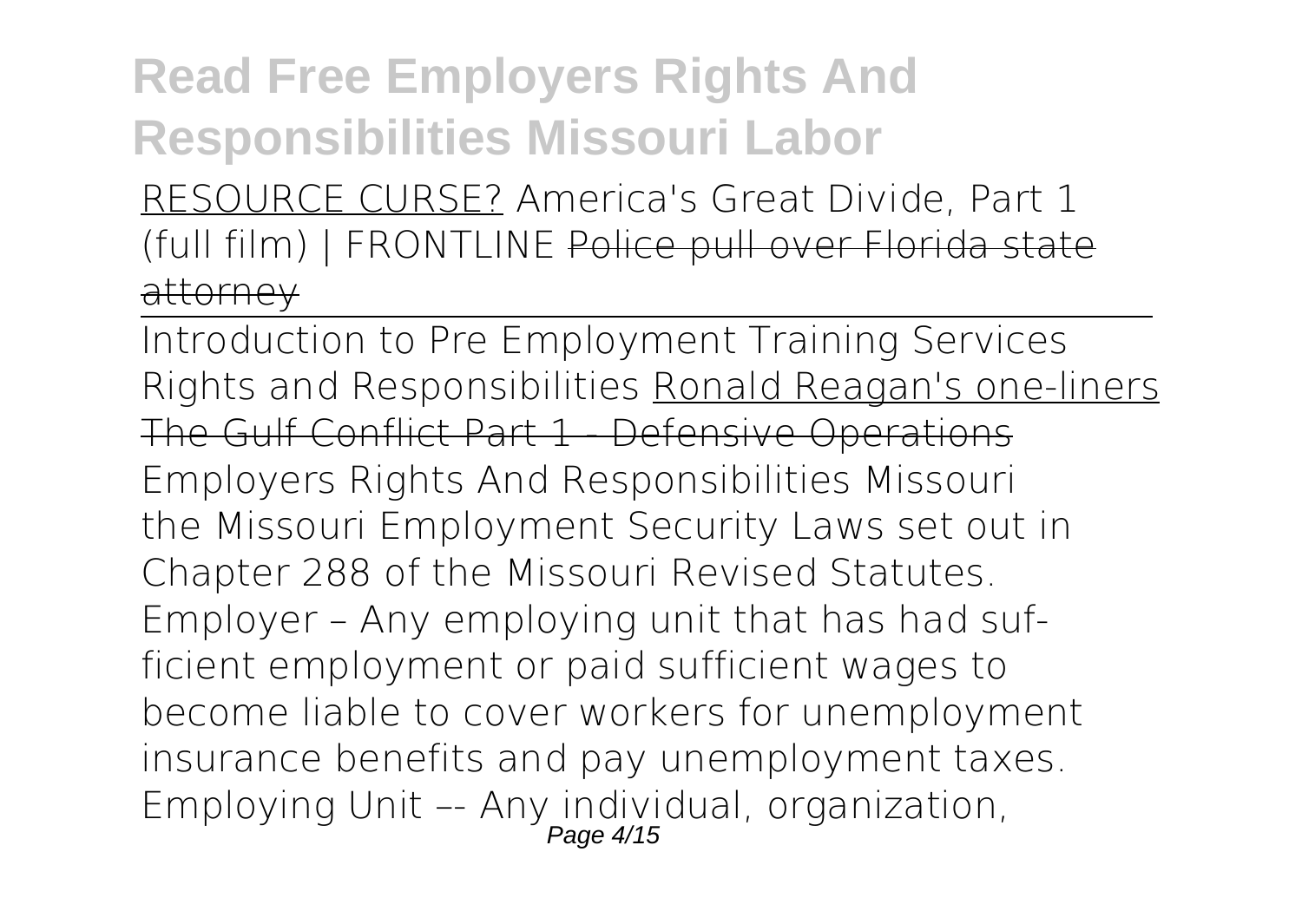**Employers' Rights and Responsibilities - Missouri** employers-rights-and-responsibilities-missouri-labor 3/6 Downloaded from calendar.pridesource.com on November 13, 2020 by guest Employers Rights And Responsibilities Missouri Employers' Rights and Responsibilities - Missouri This handbook should be retained as a reference guide to an employer's rights and responsibilities

**Employers Rights And Responsibilities Missouri Labor**

**...** Employers' Rights and Responsibilities - Missouri This handbook should be retained as a reference guide to Page 5/15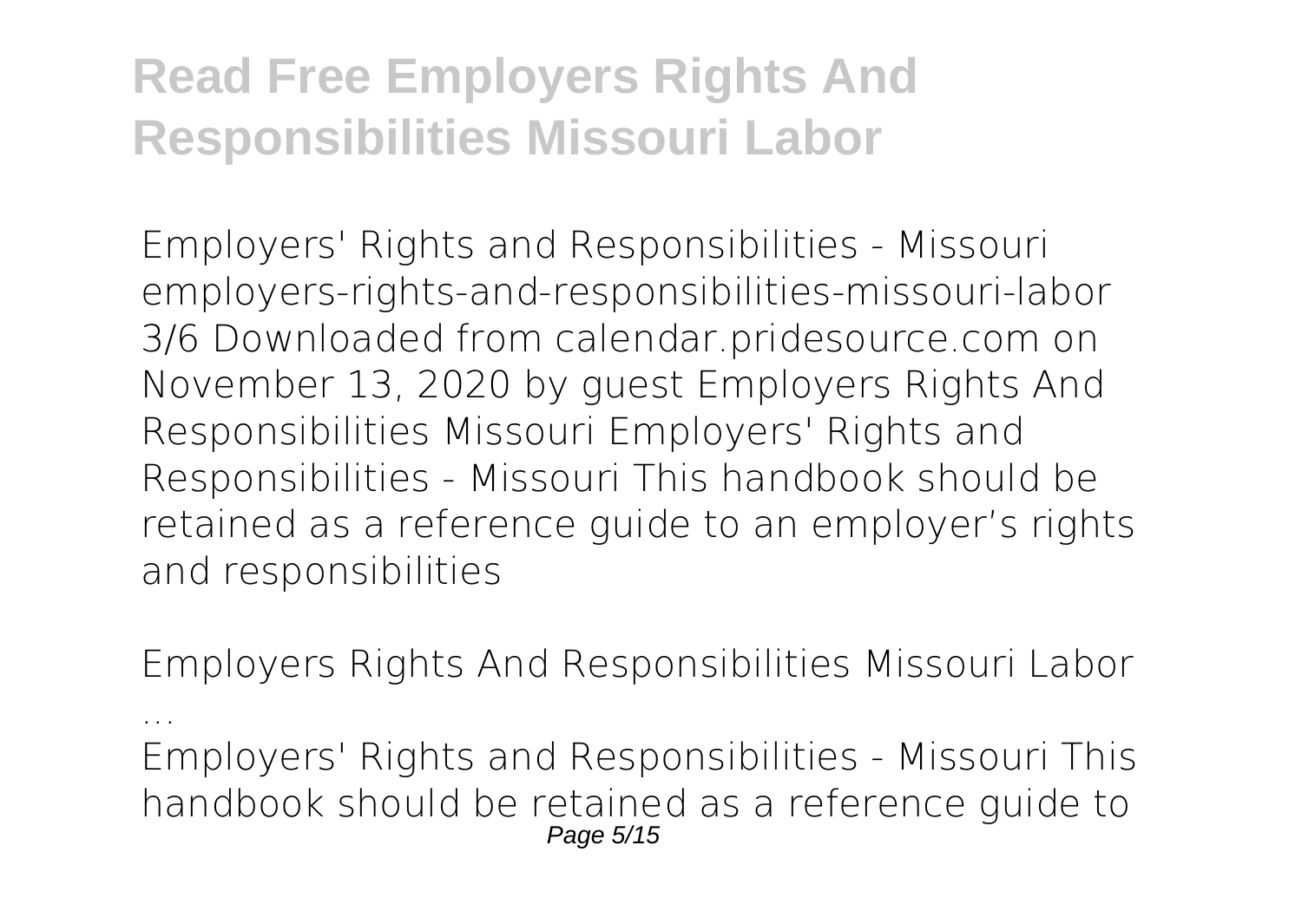an employer's rights and responsibilities under the Missouri Employment Security Law For further information … Resource Guide for Employers - Missouri Labor the Missouri Department of Labor and Industrial Relations information ...

#### **Download Employers Rights And Responsibilities Missouri Labor**

Employers Rights And Responsibilities Missouri Labor Read Free Employers Rights And Responsibilities Missouri Labor assist employers and employees in better understanding and complying with labor and employment laws and regulations. Missouri Labor Discrimination and Harassment Law in Missouri. Page 6/15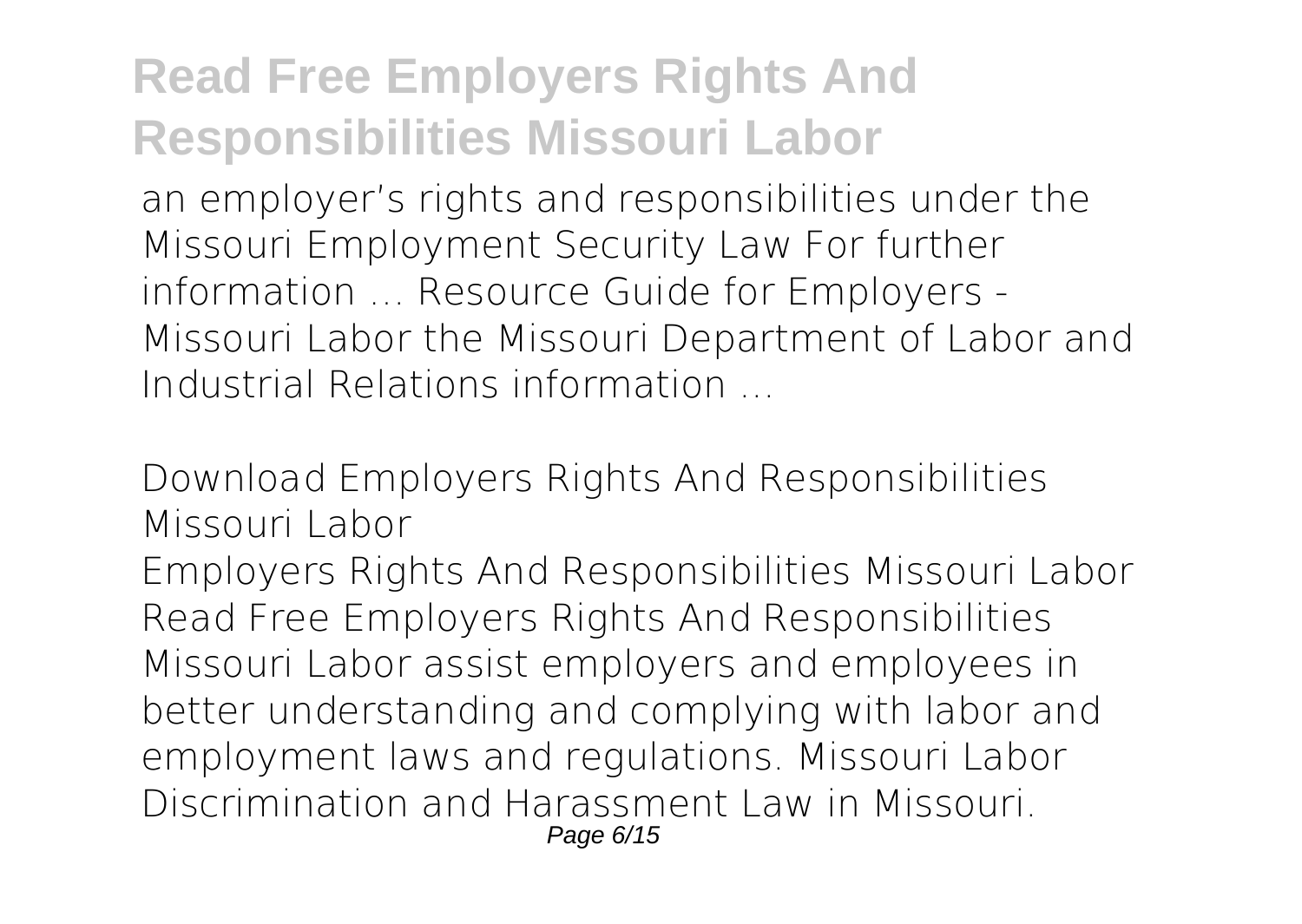**Read Free Employers Rights And Responsibilities Missouri Labor** Under Title VII of the federal Civil Rights Act of

**Employers Rights And Responsibilities Missouri Labor** Title: Employers Rights And Responsibilities Missouri Labor Author: i¿1/2i¿1/2Lisa Werner Subject: ��Employers Rights And Responsibilities Missouri Labor

**Employers Rights And Responsibilities Missouri Labor** Employers-Rights-And-Responsibilities-Missouri-Labor 2/3 PDF Drive - Search and download PDF files for free. Employer Rights and Responsibilities regarding employer rights and responsibilities following a Federal Occupational Safety and Health Page 7/15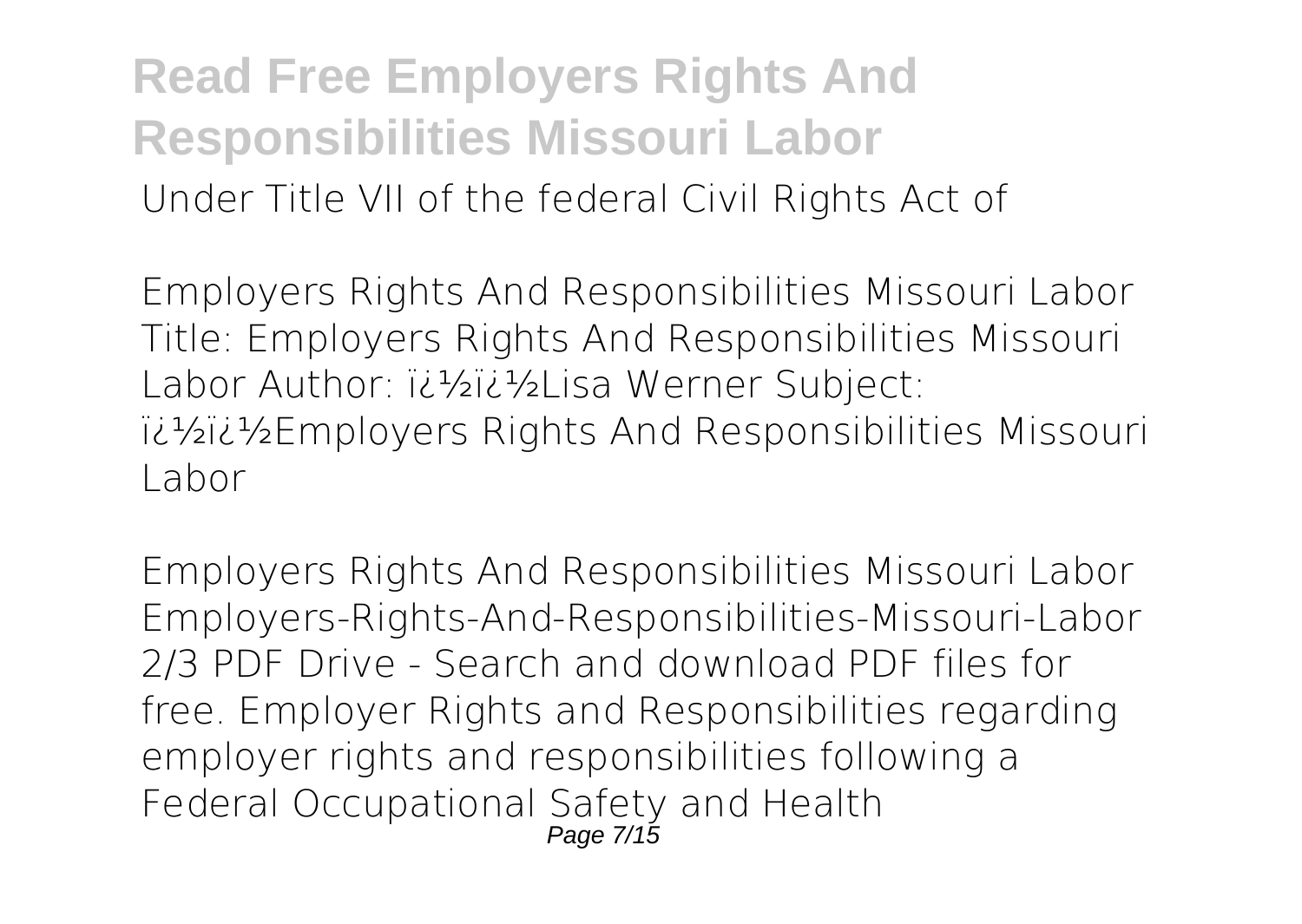**Read Free Employers Rights And Responsibilities Missouri Labor** Administration (OSHA) inspection under the

**Employers Rights And Responsibilities Missouri Labor** Employer Rights and Responsibilities Learn employer rights and responsibilities under the Missouri Employment Security Law. Employee Handbook Policy Model These policies were developed to assist employers and employees in better understanding and complying with labor and employment laws and regulations.

**Missouri Labor** Both employers and employees have an obligation to ensure the health and safety of their workplace under Page 8/15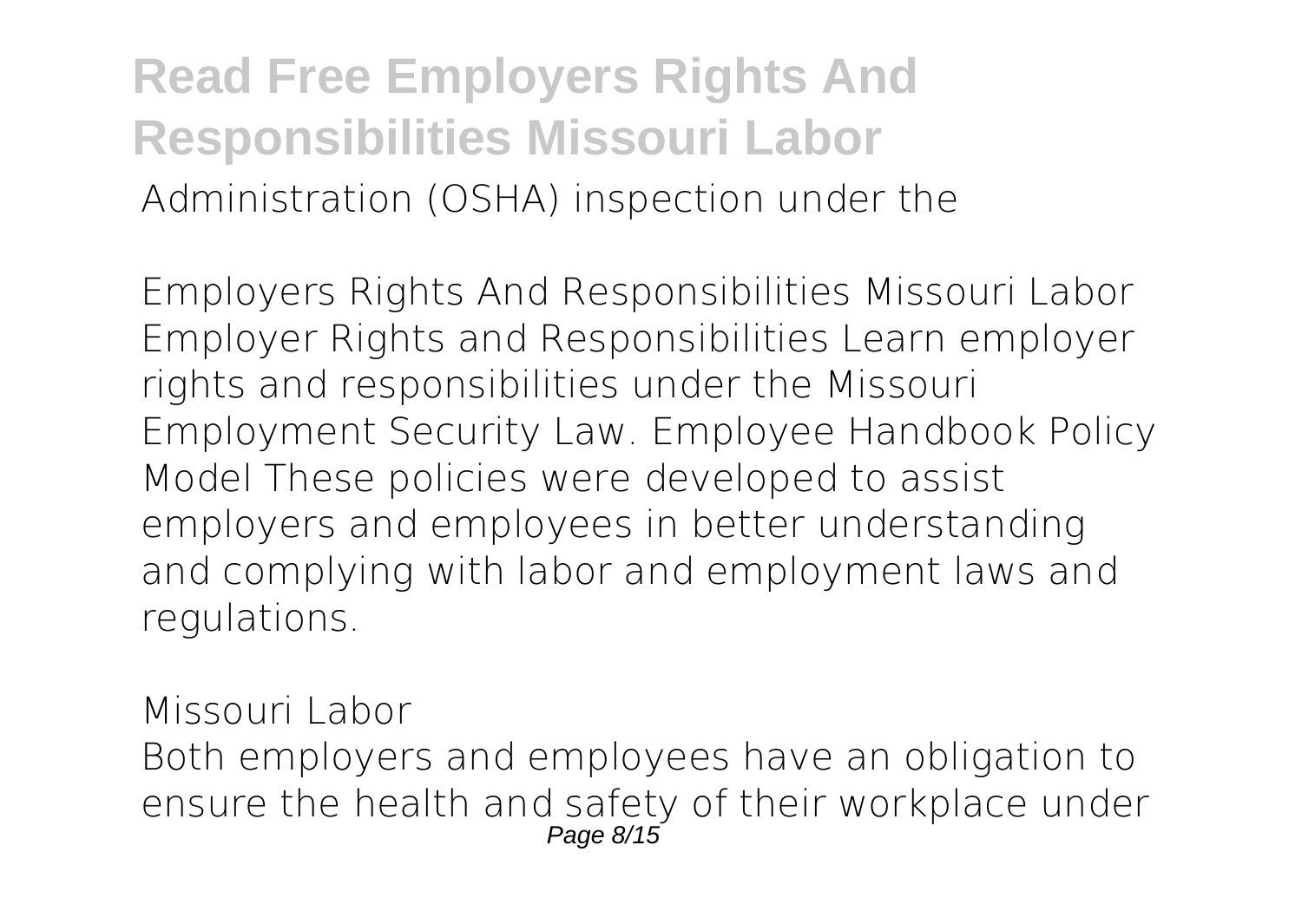the Workers Compensation Act and the Occupational Health and Safety Regulation. These obligations include taking reasonable steps to protect employees from a contagion such as COVID-19.

**COVID-19: Employer and Employee Rights and Obligations**

Rights and Responsibilities of Employees and Employers at Workplace: 1. Safe environment: The duty of the employer is to provide a healthy and safe environment to the employees. They are required to install safe and healthy plants, systems and machinery.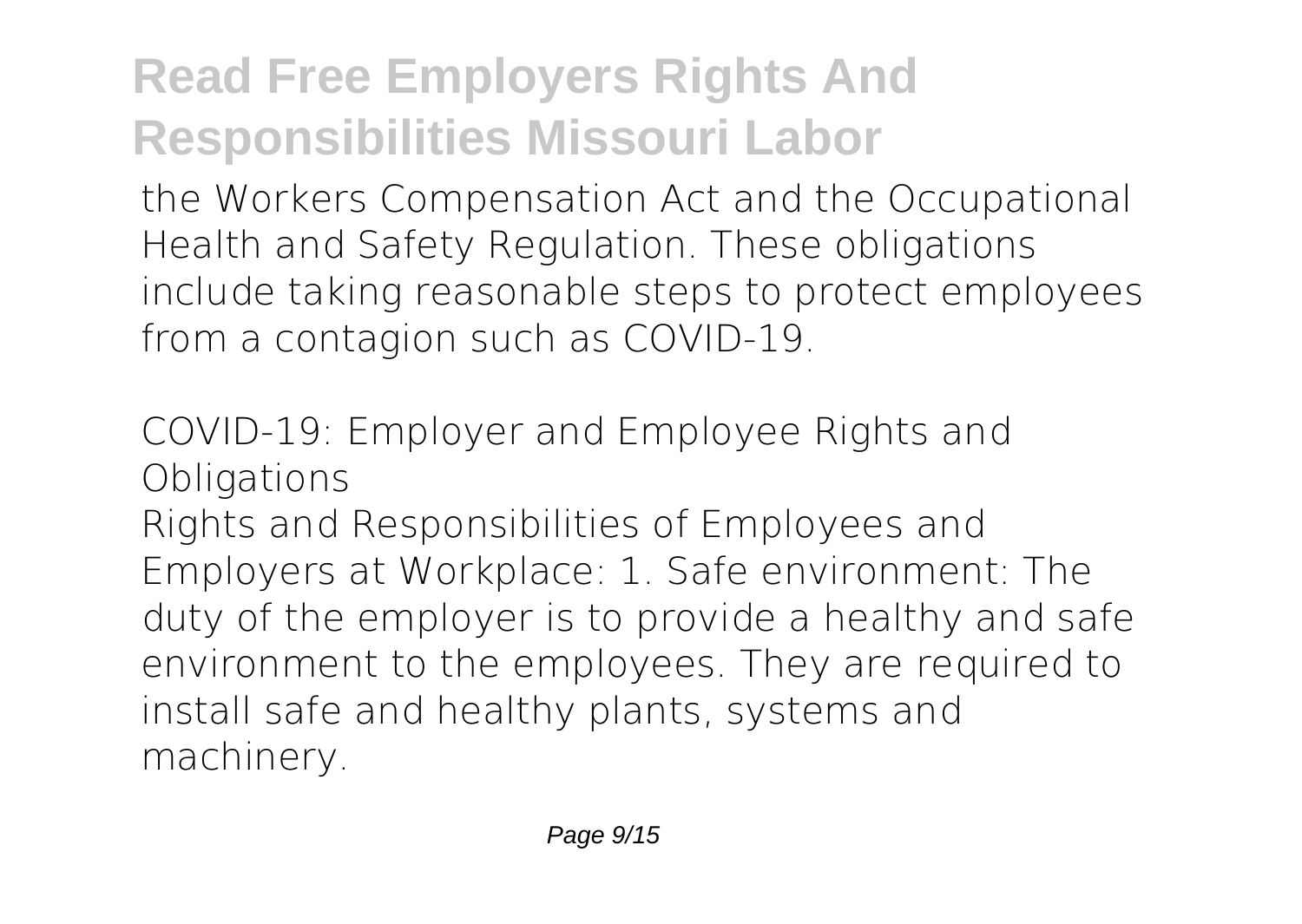**26 Employees and Employers Rights and Responsibilities ...**

Responsibilities of employers: Pay & Benefits. The Employment Rights Act 1996 addresses workers' rights regarding pay and the protection of it. As well as providing a payslip that details calculations of payments and deductions, you should also provide: Statutory payments. Payment in Lieu. Holiday pay. Guarantee pay among others.

**Employer Rights And Responsibilities in The UK | Croner** Employers' Rights and Responsibilities - Missouri This handbook should be retained as a reference guide to Page 10/15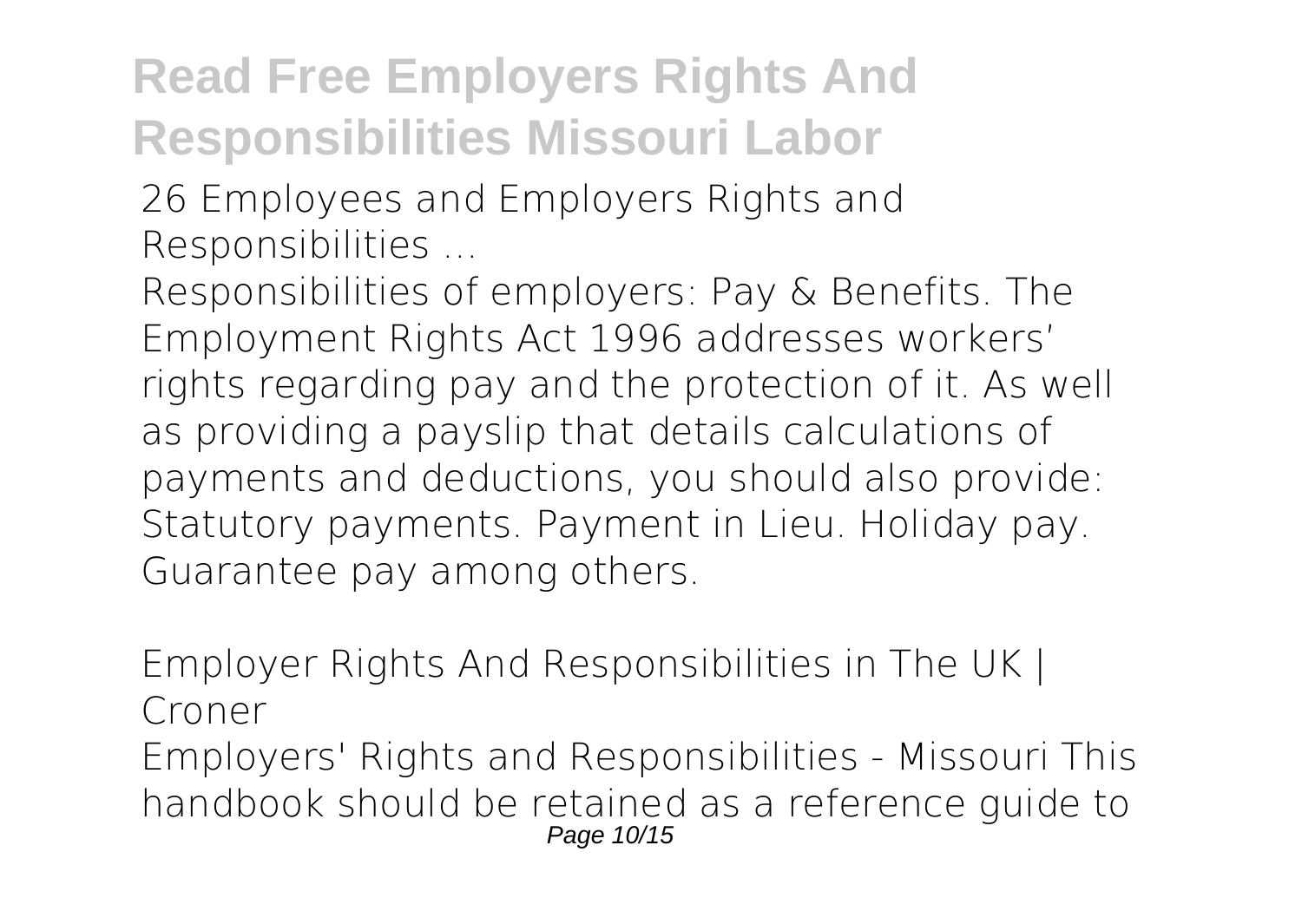an employer's rights and responsibilities under the Missouri Employment Security Law For further information relating to unemployment tax liability and/or UI benefits, write to: PO Box 59, Jefferson City, MO 65104-0059, call 573-751-1995 ...

**Read Online Employers Rights And Responsibilities Missouri ...**

Employers Rights And Responsibilities Missouri Labor employers rights and responsibilities missouri Employers' Rights and Responsibilities - Missouri This handbook should be retained as a reference guide to an employer's rights and responsibilities under the Missouri Employment Security Law For further Page 11/15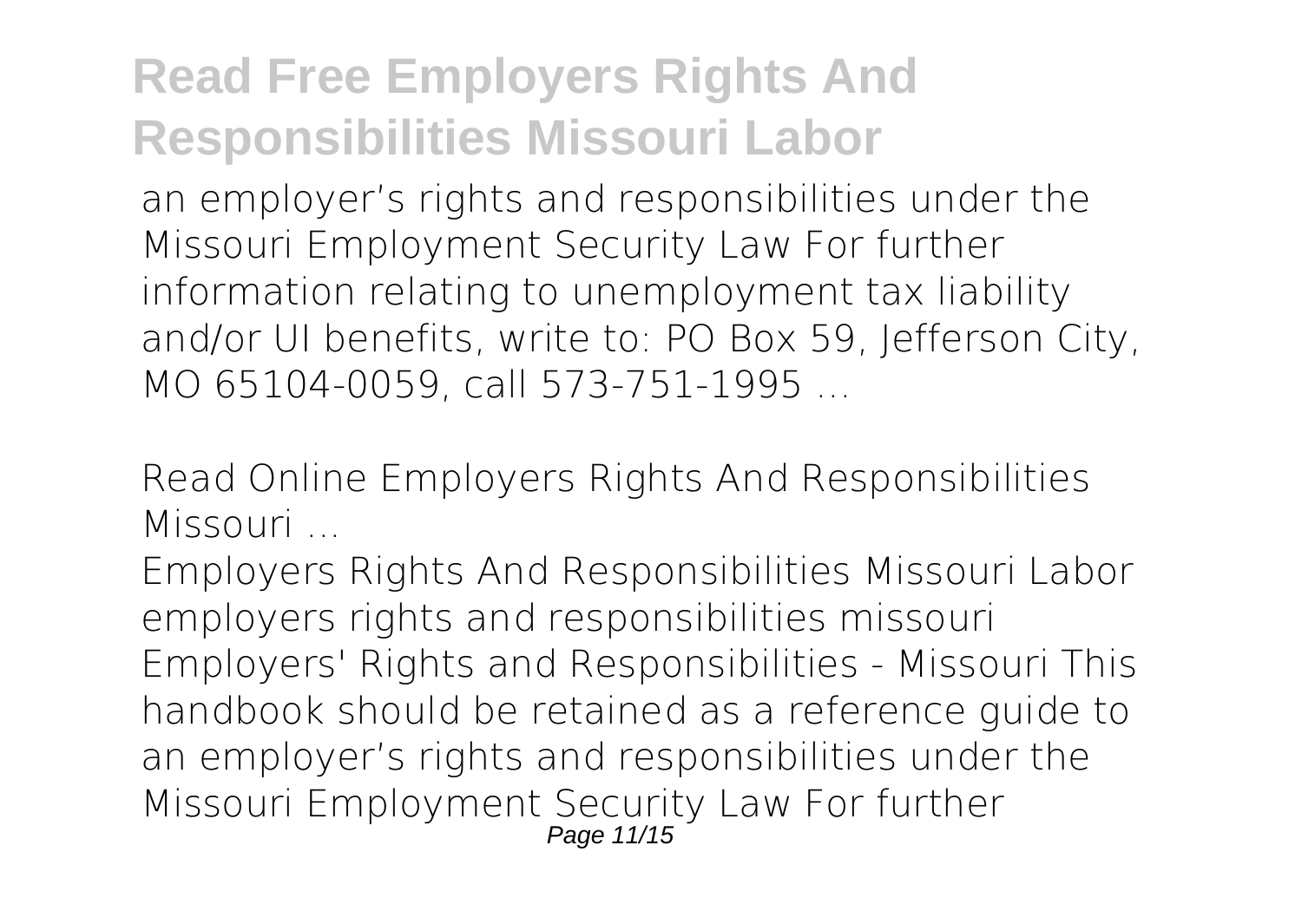**Read Free Employers Rights And Responsibilities Missouri Labor** information relating to unemployment tax …

**Read Online Employers Rights And Responsibilities Missouri ...**

Employment rights All employees are workers, but an employee has extra employment rights and responsibilities that don't apply to workers who aren't employees. These rights include all of the...

**Employment status: Employee - GOV.UK** Employee rights and responsibilities are important to ensure that all employees are made aware of what they should be doing to promote a safe and healthy work environment for themselves as well as Page 12/15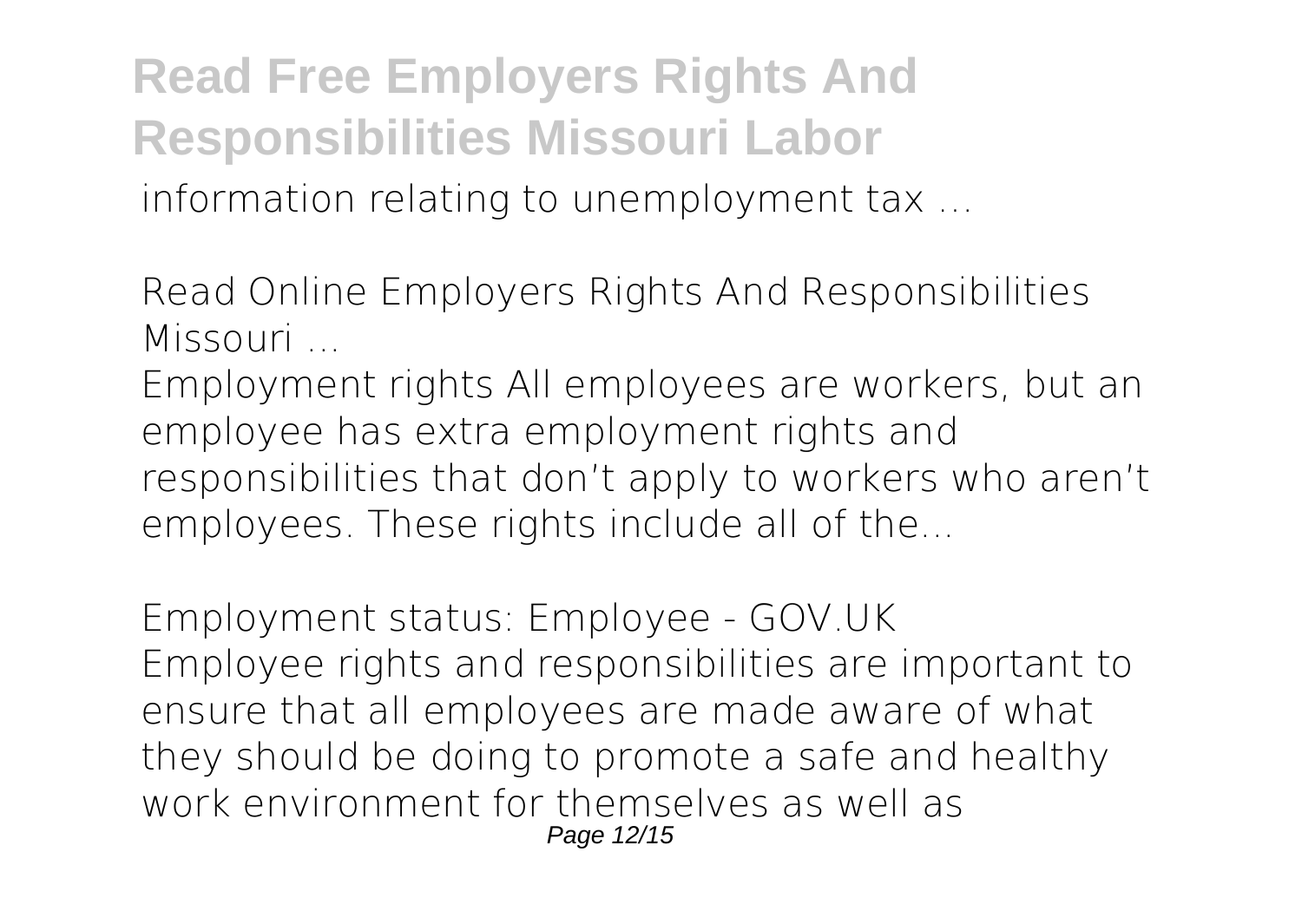colleagues. Such rights and responsibilities can include benefits, safety regulations, health rules, use of protective gear, etc.

**Employee Rights and Responsibilities | UpCounsel 2020**

The key rights that an employee has a legal entitlement to include: A written statement of employment. An itemized payslip. The National Minimum Wage. Holiday, maternity and paternity leave and pay. The right to request flexible working hours. Protection against unlawful discrimination, bullying and harassment.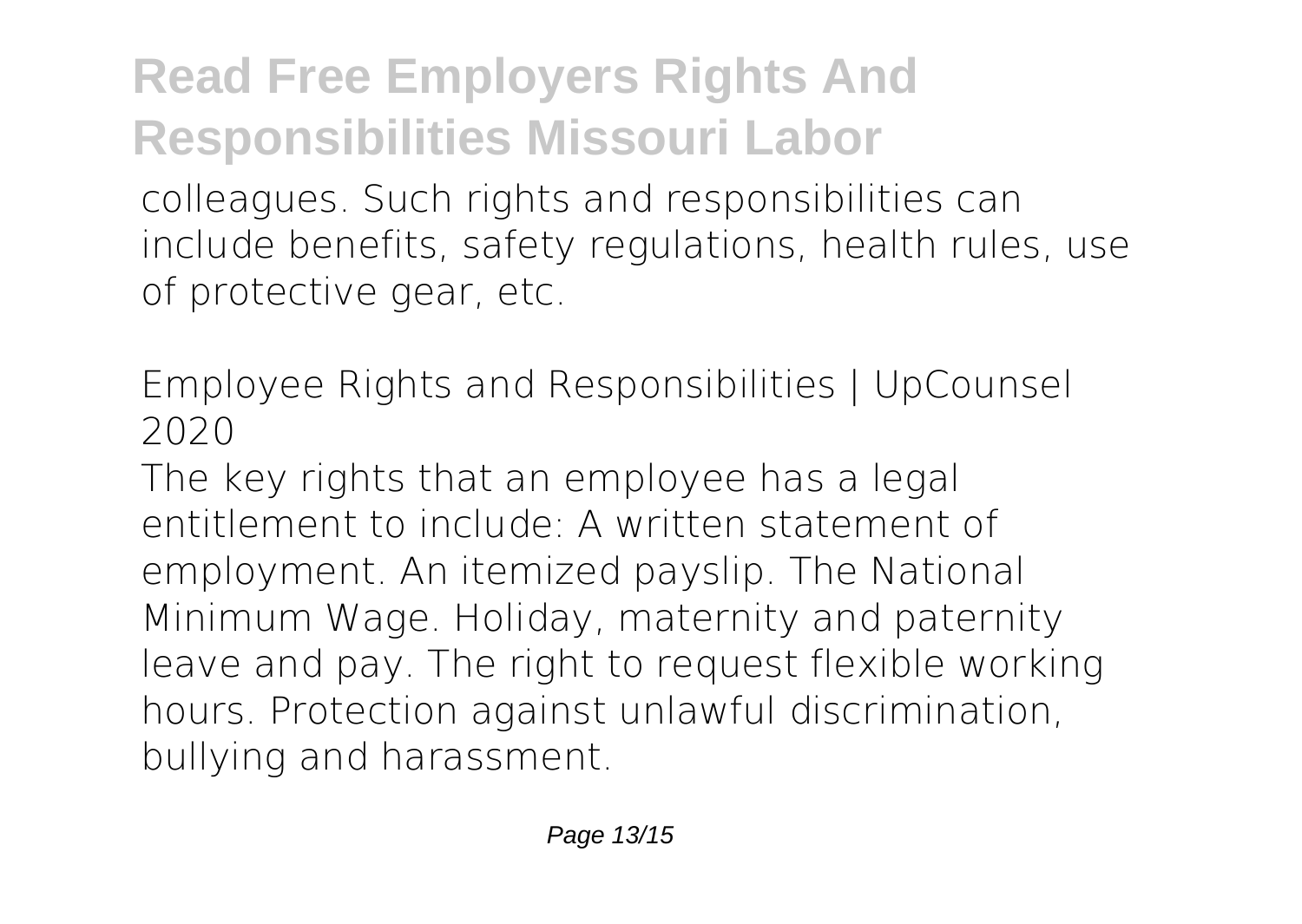**The facts: Employee rights and responsibilities | IRIS Cascade**

Employers and employees both have rights and responsibilities in the workplace.

**Introduction - Employment rights and responsibilities ...**

As an employee you have employment rights including: written terms (a 'written statement of employment particulars') outlining your job rights and responsibilities, as a minimum. sick, holiday and parental leave pay. being able to claim redundancy and unfair dismissal after 2 years' service.